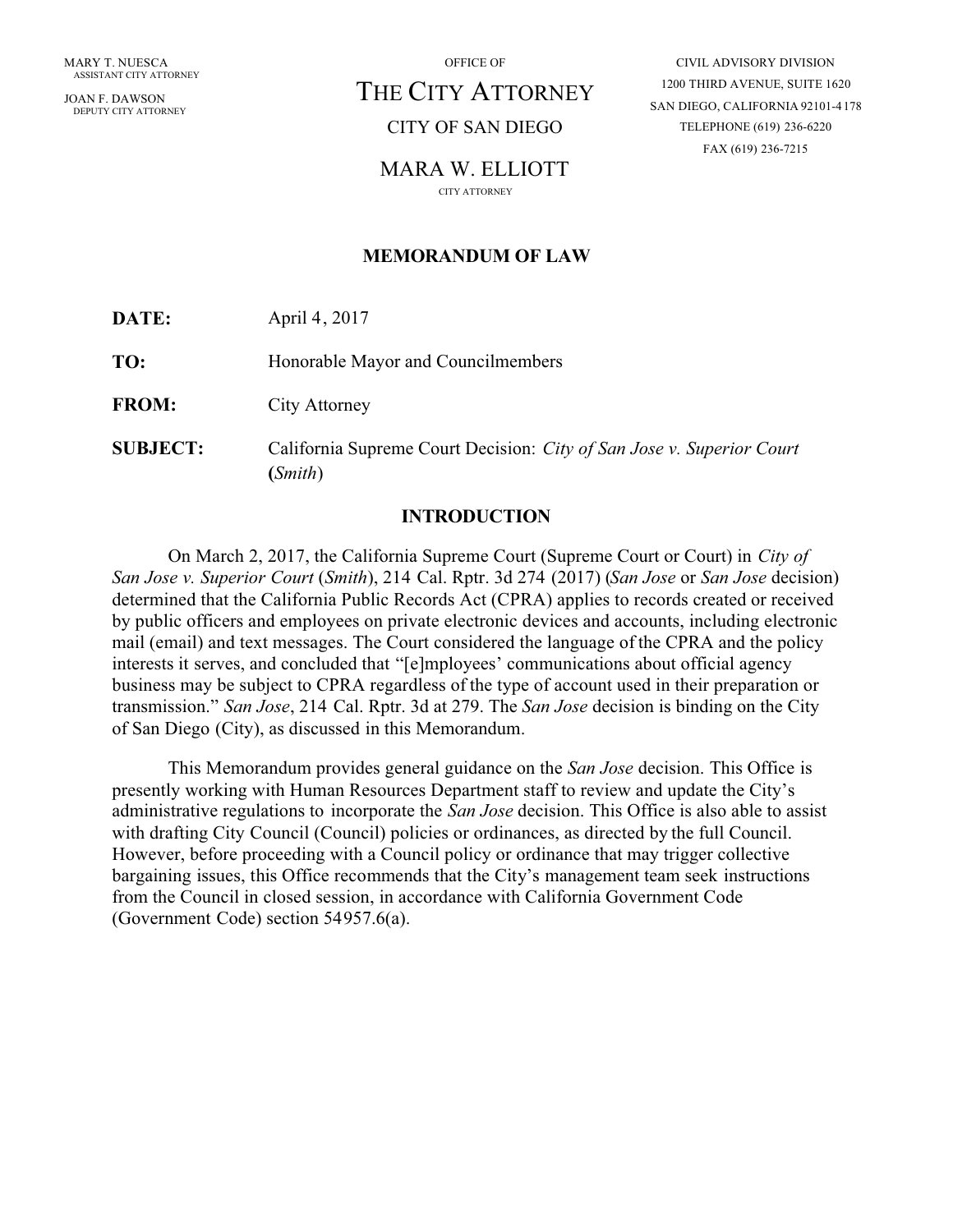#### **DISCUSSION**

#### **I. THE SUPREME COURT HOLDS THAT RECORDS ON PERSONAL DEVICES OR ACCOUNTS MAY BE SUBJECT TO DISCLOSURE UNDER THE CPRA.**

When an officer or employee for a state or local government agency in California uses a personal electronic account or device to conduct public business, the writings on that personal account or device are within the definition of public records and may be subject to disclosure under the CPRA. *San Jose*, 214 Cal. Rptr. 3d at 278. The CPRA, which is set forth at Government Code sections 6250 through 6276.48, requires the City to provide public access to records relating to the conduct of public business unless there is an express exemption, such as the exemptions for legally privileged documents or confidential personnel records. *See* Cal. Gov't Code §§ 6253-6253.1 (general disclosure requirements); Cal. Gov't Code §§ 6254-6255 (exemptions defined).

The *San Jose* decision involved a request by a citizen, Ted Smith, for public records from the City of San Jose concerning redevelopment efforts in the city's downtown area, including emails and text messages "sent or received on private electronic devices used by" the mayor, two councilmembers, and their staff members. *San Jose*, 214 Cal. Rptr. 3d at 278. The city did not disclose any communications conducted via the individuals' personal accounts, asserting the communications were not public records because they were not within the public entity's custody or control. *Id*. Mr. Smith filed a lawsuit, seeking the requested records and asserting that communications on private devices fell within the CPRA's definition of public records. The trial court ordered disclosure of the records. *Id*. The city sought a writ of mandate, which the Court of Appeal issued, reversing the trial court order. *Id*. Mr. Smith then sought review before the Supreme Court, which was granted. The Supreme Court reversed the judgment of the Court of Appeal and issued the *San Jose* decision, applying the CPRA to records on private devices and accounts under specified circumstances. *Id*.

In reaching its decision, the Court examined the language of the CPRA and the policy interests it serves. *Id*. at 279. The Court defined a public record as "(1) a writing, (2) with content relating to the conduct of the public's business, which is (3) prepared by, *or* (4) owned, used, or retained by any state or local agency." *Id*. at 280. The Court explained that the definition of a "writing" under the CPRA includes electronic mail and "every other means of recording upon any tangible thing any form of communication or representation . . . and any record, thereby created, regardless of the manner in which the record has been stored." *Id*. (citing Cal. Gov't Code  $\S$  6252(g)). Therefore, electronic communications, including email, text messages, and communications in other electronic platforms, are writings under the CPRA.

The Court rejected the city's argument that the CPRA distinguishes between the type of account – city-owned or controlled or personal – used to prepare or transmit a communication. The Court concluded that it does not matter that a writing is not accessible to a public agency through its servers or in its offices. *Id*. at 285-286. If the writing is prepared by a public employee conducting agency business, then it is "prepared by" the agency within the meaning of the CPRA (specifically, Government Code section 6252(e)), regardless of the fact that the employee used a personal device or account. *Id*. at 283.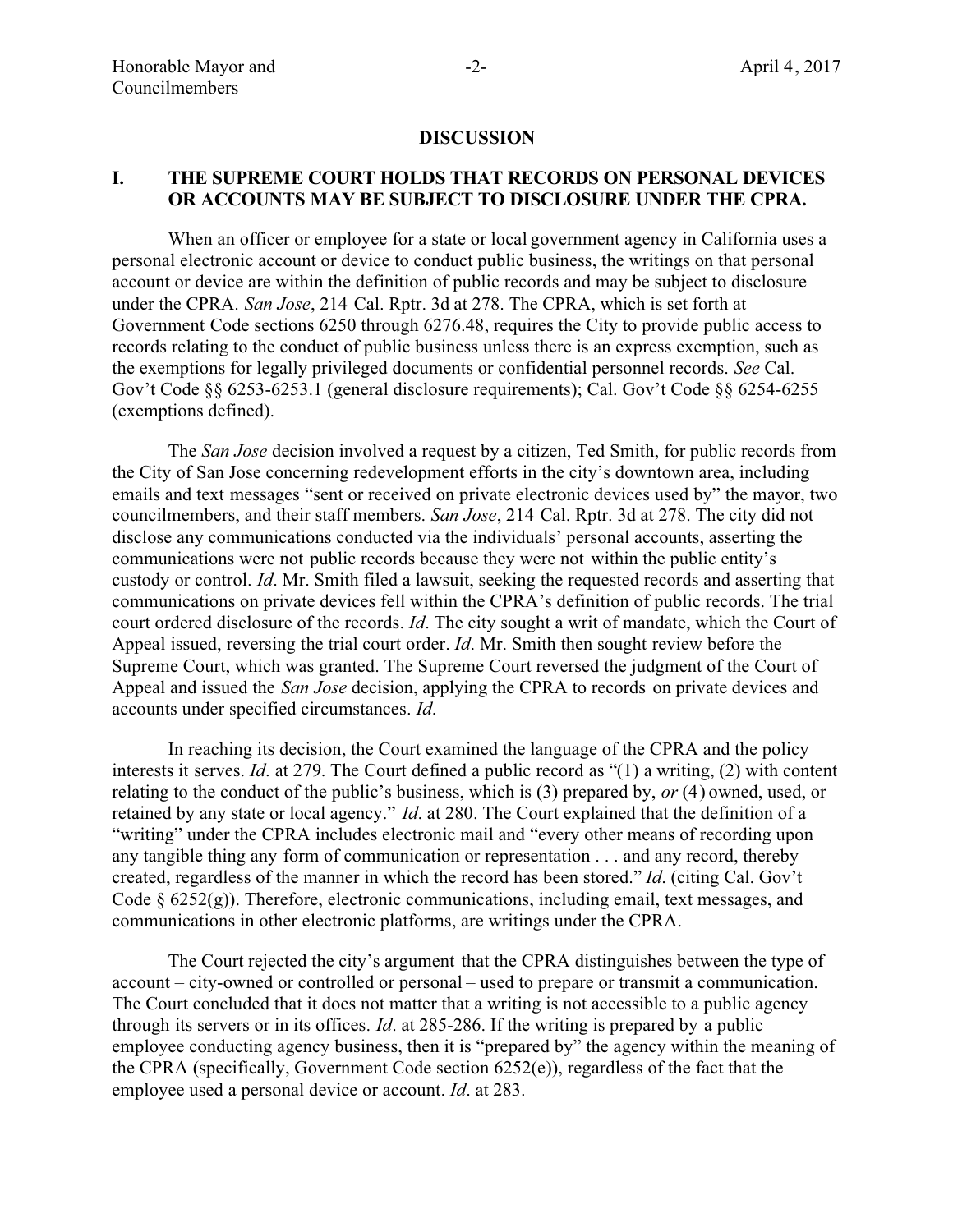The Court stated: "We . . . hold that documents otherwise meeting CPRA's definition of 'public records' do not lose this status because they are located in an employee's personal account." *Id*. at 285. Stated similarly, "a city employee's communications related to the conduct of public business do not cease to be public records just because they were sent or received using a personal account." *Id*. at 286. If the Court were to conclude otherwise, then "government officials could hide their most sensitive, and potentially damning, discussions in such accounts. . . . If public officials could evade the law simply by clicking into a different email account, or communicating through a personal device, sensitive information could routinely evade public scrutiny." *Id*. at 287.

The Court also explained, however, that not everything written by a public employee is subject to disclosure under the CPRA. The Court recognized that there is a distinction between work-related and purely private communications, and that communications that are primarily personal, containing no more than incidental mentions of agency business, generally will not constitute public records. *Id*. at 281. A public record is "kept by an officer because it is necessary or convenient to the discharge of his official duty." *Id*. at 281 (quoting *Braun v. City of Taft*, 154 Cal. App. 3d 332, 340 (1984)). Stated similarly, a public record is one "prepared by a public employee conducting agency business." *Id*. at 283. "The writing must relate in some substantive way to the conduct of the public's business." *Id*. at 281. Although the Court did not define "substantive," it did offer examples: "[D]epending on the context, an email to a spouse complaining 'my coworker is an idiot' would likely not be a public record. Conversely, an email to a superior reporting the coworker's mismanagement of an agency project might well be." *Id*.

The Court said that writings in personal accounts must be examined in response to a request for records under the CPRA, looking at the content, context, and purpose of the writing; the audience to whom the writing was directed; and whether the writing was prepared by an employee acting within the scope of his or her employment. *Id*. The Court explained that the analysis of records must focus on their content rather than their location or medium of communication.

## **II. THE COURT ALSO STATES THAT PRIVACY RIGHTS OF OFFICERS AND EMPLOYEES IN THEIR PERSONAL DEVICES AND ACCOUNTS MUST BE CONSIDERED ON A CASE-BY-CASE BASIS.**

The Court acknowledged that "public employees do not forfeit all rights to privacy by working for the government." *Id*. at 287 (citing *Long Beach City Employees Ass'n v. City of Long Beach*, 41 Cal. 3d 937, 951 (1986)). The Court said that privacy concerns should be addressed on a case-by-case basis; personal information not related to the conduct of public business or records expressly exempt from disclosure can be redacted from records that must be disclosed. *Id*. (citing Cal. Gov't Code § 6253(a)). For example, there are statutory exemptions for preliminary drafts, notes, or memoranda (Cal. Gov't Code § 6254(a)); personal financial data (Cal. Gov't Code § 6254(n)); personnel and medical files (Cal. Gov't Code § 6254(c)); and material protected by evidentiary privilege (Cal. Gov't Code § 6254(k)). There is also a "catchall exemption" that allows agencies to withhold any record if the public interest served by withholding it "clearly outweighs" the public interest in disclosure. Cal. Gov't Code § 6255(a). *San Jose*, 214 Cal. Rptr. 3d at 287.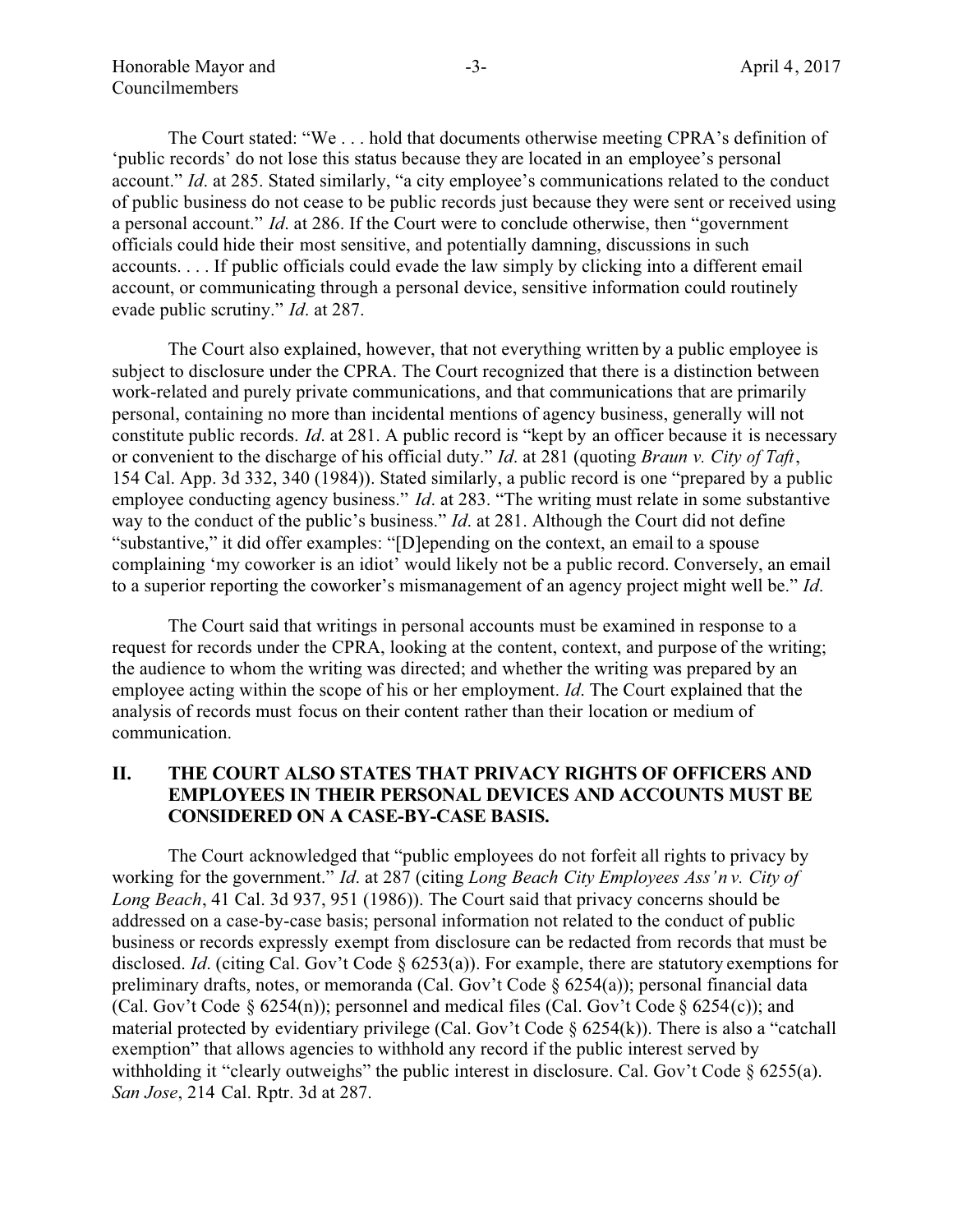Honorable Mayor and Councilmembers

The Court offered some guidance for conducting searches for records on private devices or accounts: the scope of an agency's search for public records must be "with reasonable effort" and "reasonably calculated to locate responsive documents." *San Jose*, 214 Cal. Rptr. 3d at 288 (citing *California First Amendment Coalition v. Superior Court*, 67 Cal. App. 4th 159, 166 (1998); *American Civil Liberties Union v. Superior Court*, 202 Cal. App. 4th 55, 85 (2011)).

The Court explained that the CPRA does not prescribe specific methods of searching for documents, and agencies may develop their own internal policies for conducting searches. *Id*. at 288-289. However, some general principles are applicable. Once an agency receives a CPRA request, it must communicate the scope of the information requested to the custodian of records, or the employee in question, if the request is for public records held in an employee's nongovernmental accounts. *Id*. at 289. The agency may "reasonably rely on these employees to search *their own* personal files, accounts, and devices for responsive material." *Id*. (italics in original). The Court explained, though, that individual employees conducting their own searches and segregating public records from personal records must be properly trained in how to distinguish them. *Id*. (citing *Ethyl Corp. v. U.S. Environmental Protection Agency*, 25 F.3d 1241, 1247 (4th Cir. 1994)). The Court suggested applying the principle sanctioned by federal courts and the Washington Supreme Court of requiring employees who withhold personal records to submit an affidavit that sets forth a sufficient factual basis so that a reviewing court may determine whether withheld material is nonresponsive and the agency's search has been adequate. *Id*. The Court also suggested adopting policies "that will reduce the likelihood of public records being held in employees' private accounts." *Id*. For example, an agency could prohibit the use of personal electronic devices and accounts for public business unless messages are copied and retained in a format that is accessible to the agency or forwarded to agency accounts or servers. *Id*.

### **III. IMPLEMENTATION OF THE** *SAN JOSE* **DECISION.**

The *San Jose* decision is binding on the City, without any further action of the Council. *See* Cal Gov't Code § 6253(a); *Long Beach Police Officers Ass'n v. City of Long Beach*, 59 Cal. 4th 59, 67 (2014). It is the duty of the Mayor to ensure that this controlling state law is enforced. *See* San Diego Charter § 28.

To ensure compliance, this Office recommends that the City educate all City officers and employees on the details and scope of the *San Jose* decision through a Citywide communication and by training the CPRA liaisons in each department, who should then train their respective department's employees. The Human Resources Department issued a Citywide notice on March 24, 2017. *See* Attachment A.

This Office is presently working with the Human Resources Department staff to incorporate the *San Jose* decision into the City's administrative regulations that cover electronic records. The administrative regulations should be updated to state that public records include any writings relating to City business that have been sent, received, or stored on personal electronic devices or accounts. The administrative regulations should also mandate that any City officer or employee required to respond to a request for records under the CPRA search City accounts *and* their own personal files, accounts, and devices for responsive records. Employees with questions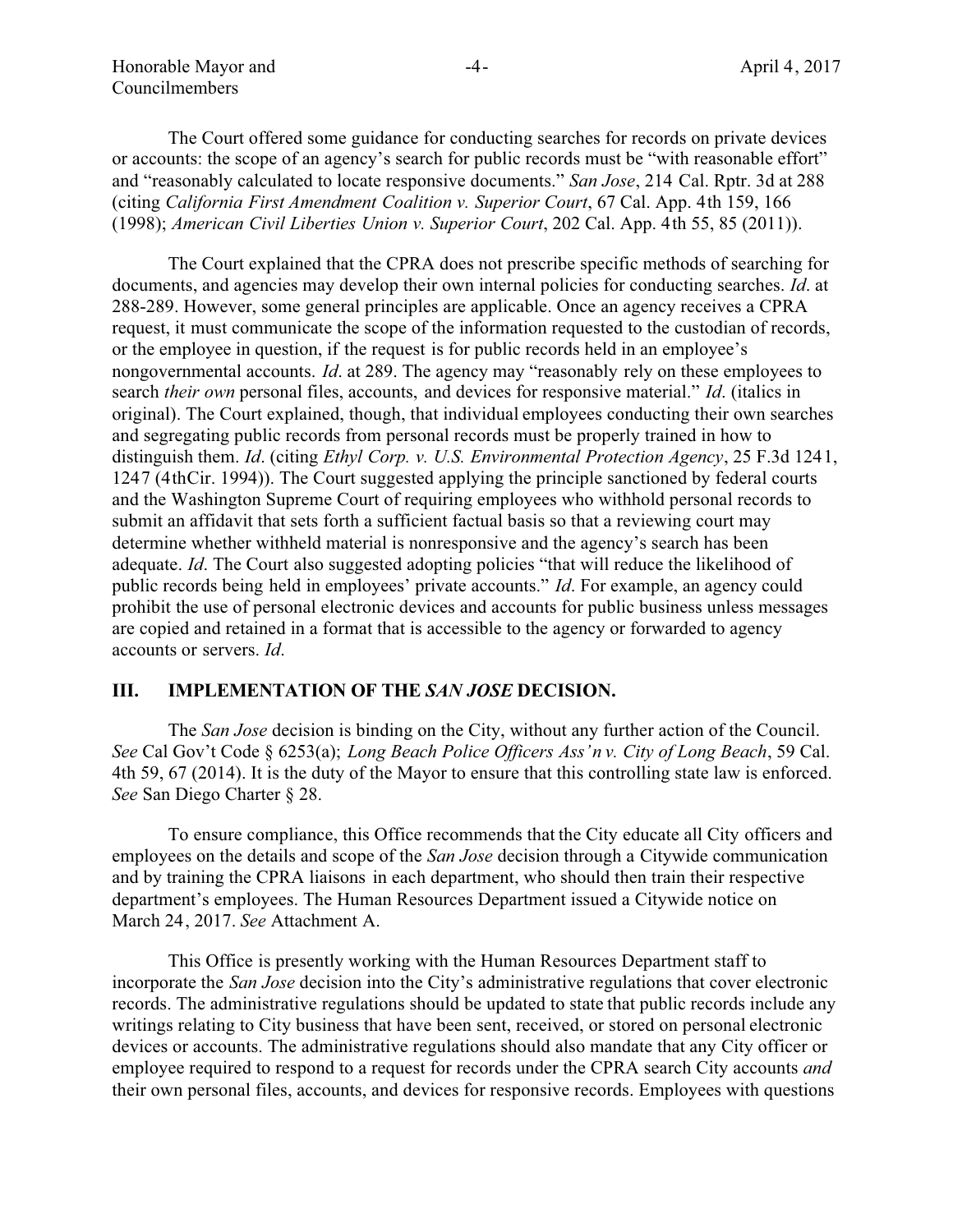about whether a personal record is responsive should discuss the matter with trained staff, such as the CPRA liaison in their respective departments. Further, the City may consider *prohibiting* officers and employees from using personal electronic devices and accounts for public business *unless* electronic communications are copied and retained in accordance with established records retention schedules or forwarded to the City's email server for storage. This prohibition would require compliance with the Meyers-Milias-Brown Act (MMBA), the state collective bargaining law binding on the City, before it is implemented.

This Office also recommends requiring those officers and employees, who must search personal devices or accounts to respond to a specific records request, to complete an affidavit (or statement of compliance) that sets forth that the officer or employee searched all private devices and accounts for responsive records and provided responsive records to the City. Any determination to exempt records from disclosure should be made in consultation with the City's CPRA liaisons and this Office. Use of this affidavit or statement of compliance will require collective bargaining under the MMBA before it is applied to those employees represented by one of the City's recognized employee organizations.

The City presently authorizes stipends to reimburse certain eligible employees for City business use of a personal mobile device under the employee's commercial service plan, as an alternative to issuance of a City-owned cell phone. *See* San Diego Admin. Reg. 90.25. The City may consider modifying or repealing this "bring your own device" policy to make it easier to monitor compliance under the new *San Jose* rules. However, this administrative regulation already mandates that employees receiving the stipend, which covers only a portion of the individual employee's monthly bill, comply with applicable records retention requirements. The regulation requires that work-related text messages be transferred to "an organized and secure system for City records," and that employees comply with the CPRA "for business-related usage." *Id*. at § 4.3.4. Also, San Diego Administrative Regulation 90.66, the Mobile Device Policy, at section 4.8, currently states:

> Users should be aware that City information on City and employee owned mobile devices may be subject to the California Public Records Act (Government Code sections 6250, *et seq*.). Employees must comply with public records requests related to City data on City or employee owned mobile devices.

This regulation should be expanded to clearly include those employees who do not receive a City stipend, but choose to use personal devices or accounts to engage in City business.

If the Council wishes to adopt a Council Policy or codified ordinance, this Office is able to assist in that process. San Diego Municipal Code (SDMC), at Chapter 2, Article 2, Division 26, regarding City records management, presently defines City records and "nonrecords" based on the content of the documents or communications, and not their form. A record is "recorded information of any kind and in any form, created or received by the City that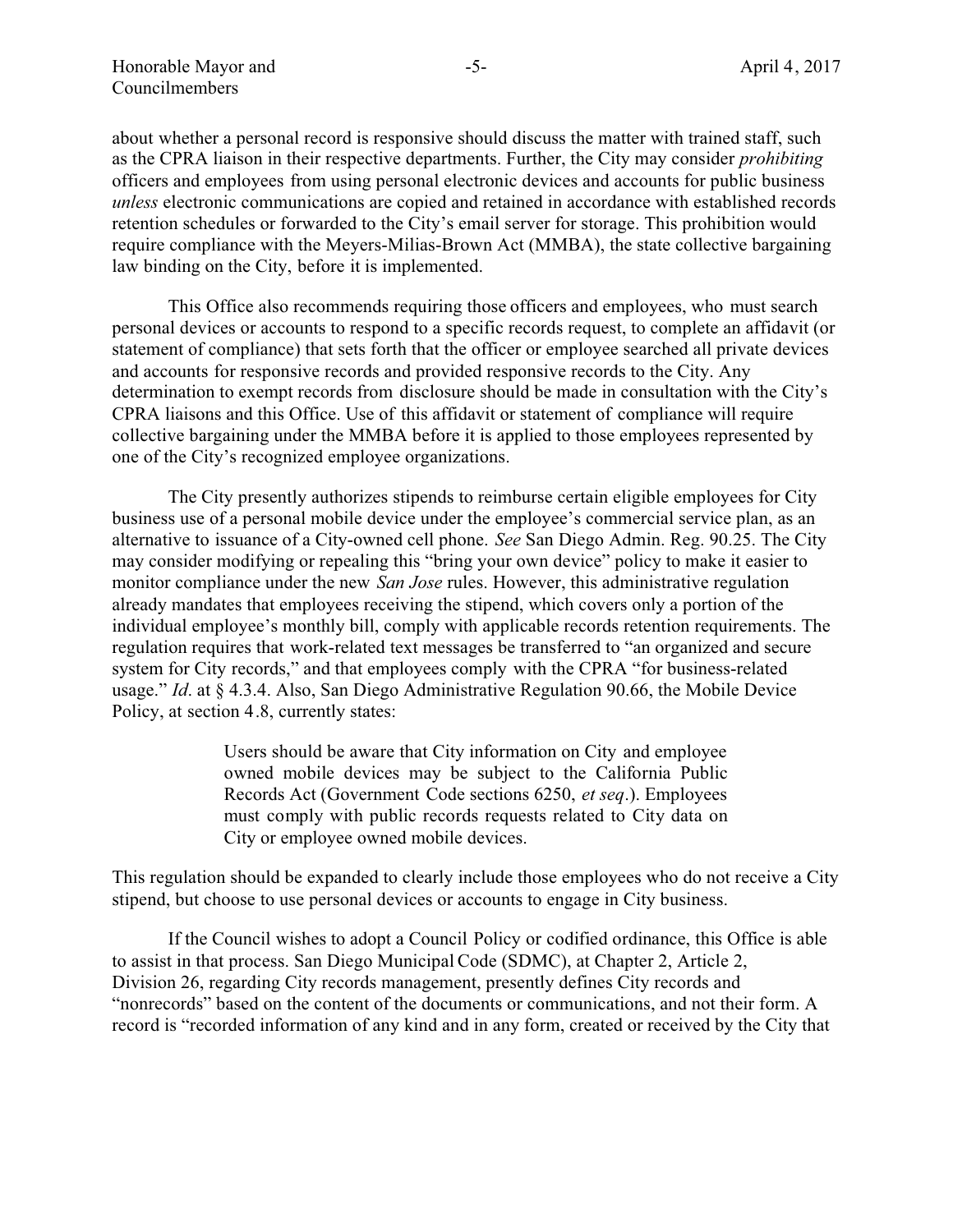is evidence of its operations." SDMC  $\S 22.2602$ . This definition could be modified, in accordance with the *San Jose* decision, to state that City records include those created or received by City officers or employees on personal devices and accounts that relate to the conduct of City business. However, any proposed policy or ordinance should be reviewed for compliance with the MMBA, and any necessary collective bargaining should be completed prior to implementation of the policy or ordinance.

## MARA W. ELLIOTT, CITY ATTORNEY

By */s/ Joan F. Dawson*

Joan F. Dawson Deputy City Attorney

By */s/ Lisa M. DeBolt*

Lisa M. DeBolt Senior Legal Intern

JFD:LD1:cm ML-2017-4 Attachment Doc. No. 1463294\_2 cc: Scott Chadwick, Chief Operating Officer Judy von Kalinowski, Human Resources Director Hadi Dehghani, Personnel Director Eduardo Luna, City Auditor Elizabeth Maland, City Clerk Andrea Tevlin, Independent Budget Analyst

<sup>1</sup> Records include "electronic documents, electronic databases, electronic mail, correspondence . . . and other documents that have administrative, legal, operational, fiscal, or historical value requiring retention of the record for a specified period of time." *Id*. Records must be maintained pursuant to the established "Records Disposition Schedule" (RDS). SDMC §§ 22.2602, 22.2605, 22.2606. A "nonrecord" is a document that is "not required to be retained in the ordinary course of City business or . . . is a temporary aid and does not appear in the *Records Disposition Schedule*." SDMC § 22.2602. "Nonrecords" include "[e]lectronic mail, instant messages, and voicemail that are not created for the purpose of preserving documentary or information content for future use by the City." *Id*.